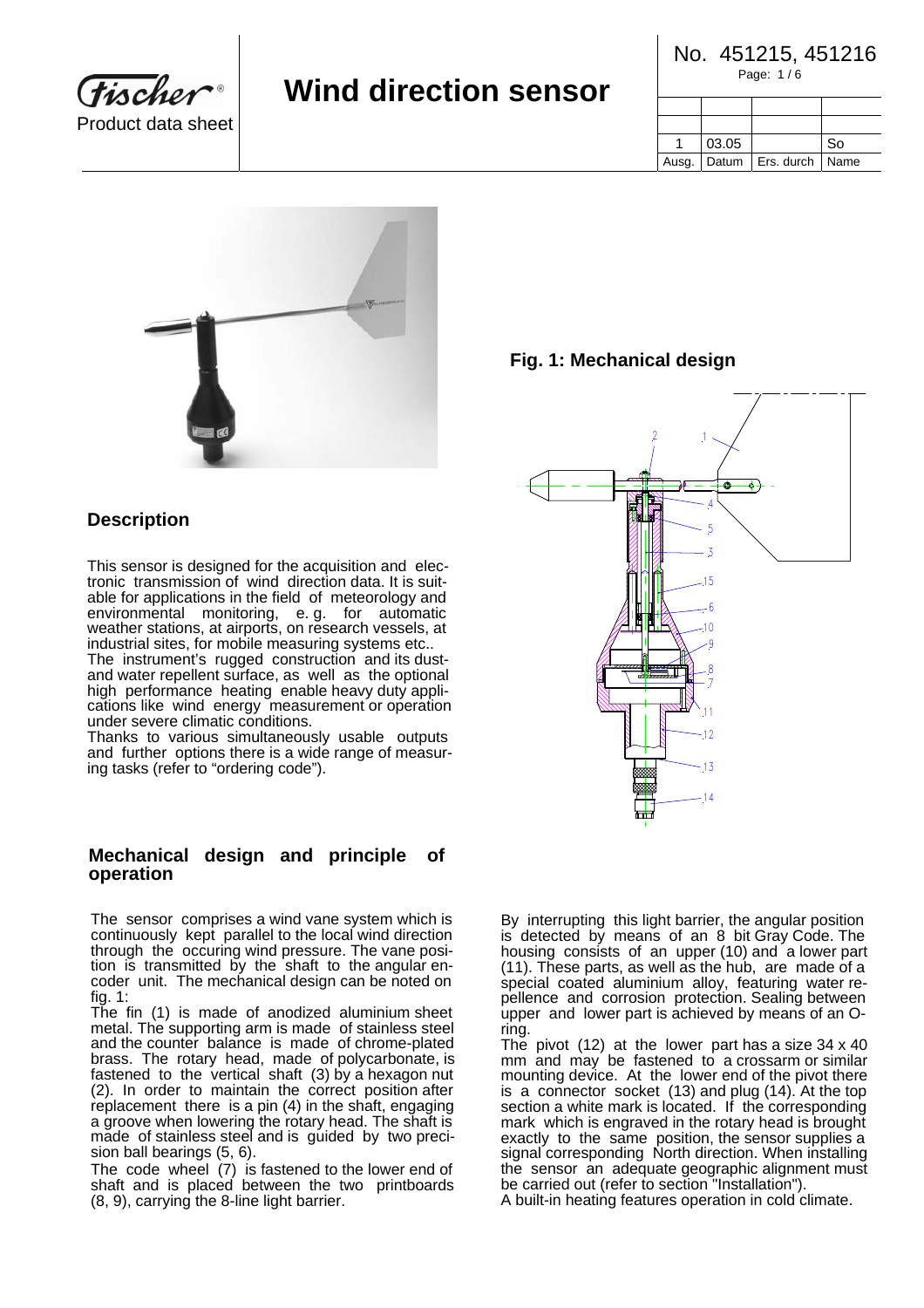**Tischer** Product data sheet | with the state of the state of the state of the state of the Page: 2/6

parity bit.

## **Electrical design and principle of operation**

When moving the wind vane, the wheel of the angular encoder is turned so that, depending on the wind direction, a corresponding digital signal is supplied. The subsequent electronic circuitry converts this signal to a serial output, resp. to additional analog signals (refer to "Technical Data"). The serial data output (TTL) corresponds an RS 232 structure, with 600 Bd, 8 bit, 1 start bit, 2 stop bit, no

# **Construction of the heating**

The heating consists of a power transistor, controlled by a separate circuitry with temperature sensor. The high performance heating versions are equipped with 4 cylindrical heaters (15) with 60 W max. heating power.

For further data processing (averaging etc.), refer to datalogger COMBILOG (LT).

High perf. heating: Operating tempera-

Housing material: Aluminium alloy

Dimensions:<br>Total height: Max. turning radius: Max. housing diameter: 80 mm Pivot: diameter 34 x 40 mm<br>Weight: diameter 34 x 40 mm Weight: approx. 1.015 kg Measuring cable: LiY(C)Y 0.25 mm<sup>2</sup>

Admissible load: approx. 400 Ohm<br>Heating system: Thermostat contro Thermostat controlled, approx. 7 W<br>max. 60 W

 $-25...+80°C$  -40…+80°C with high performance heating Connection: 12 p. connector, water- and dust proof acc. to IP 67

> approx. 370 mm<br>350 mm (not included)

# **Technical Data**

| Measuring range:<br>Max. load:<br>Threshold at 90°                   | 360°<br>100 m/s                                                                                                                                                           |
|----------------------------------------------------------------------|---------------------------------------------------------------------------------------------------------------------------------------------------------------------------|
| initial deflection:<br>Damping ratio at                              | $< 0.2$ m/s                                                                                                                                                               |
| $v = 3$ m/s and initial<br>deflection = $15^\circ$ :<br>Compliances: | < 0.3<br>WMO Guide No. 8/6 th ed.<br>VDI 8786, T.2, 12/2000                                                                                                               |
| Power supply:<br>451216:<br>451215:                                  | MEASNET<br>Electronics:<br>1230 VDC; approx. 50 mA<br>4.830 VDC<br>approx 1.0 mA at 12 V                                                                                  |
| heating:                                                             | 1230 VDC; 7W                                                                                                                                                              |
| Output:                                                              | high performance heating:<br>24 VDC; 2.7 A<br>digital: serial 8 bit Gray code,<br>RŠ 232 compatible, 600Bd, 8<br>data bit, 1 startbit, 2 stopbit, no<br>parity, TTL level |
| additional, with<br>version 451216:                                  |                                                                                                                                                                           |
| analog:                                                              | 020mA<br>$420$ mA<br>3 phase signal for direct con-<br>nection of analog instruments.                                                                                     |

# **Ordering Code**

|                                 | Wind direction sensor, 8 bit Gray Code<br>with serial output, TTL level; with built-<br>in heating.                                                                                                                | 451215     |
|---------------------------------|--------------------------------------------------------------------------------------------------------------------------------------------------------------------------------------------------------------------|------------|
| h ed.<br>)ဂ                     | Wind direction sensor, 8 bit Gray Code<br>with serial output, TTL level; analog<br>outputs 020 mA, 420 mA as well as<br>3 phase signal for direct connection of<br>analog instruments, with built-in heat-<br>ing. | 451216     |
| 50 mA                           | As 451215, but with high perform-<br>ance heating.                                                                                                                                                                 | 451215 - 2 |
|                                 | As 451216, but with high perform-<br>ance heating.                                                                                                                                                                 | 451216 - 2 |
| iting:                          |                                                                                                                                                                                                                    |            |
| the contract of the contract of |                                                                                                                                                                                                                    |            |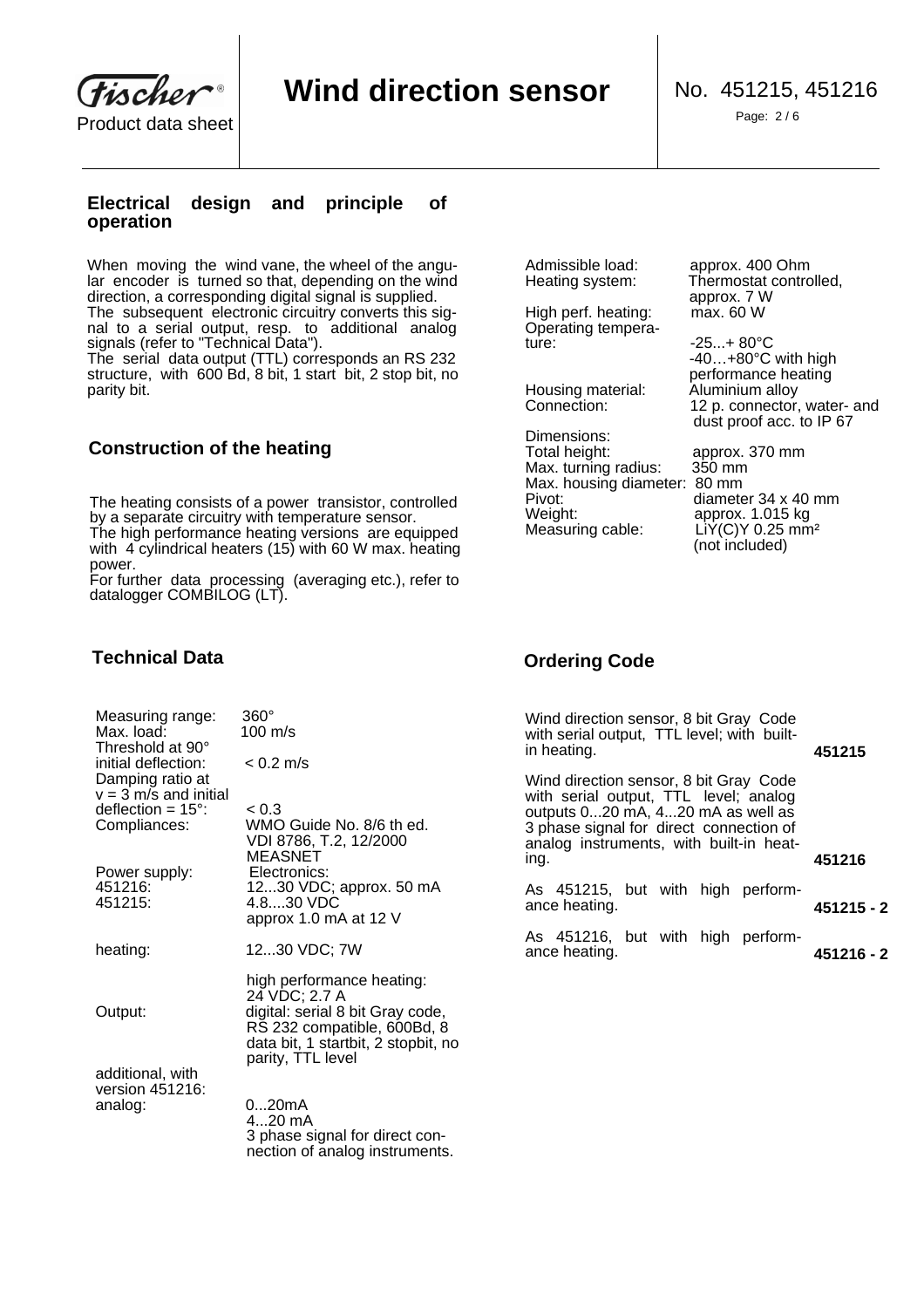Tischer Product data sheet

Page: 3 / 6

#### **Installation:**

The wind direction sensor has to be placed at a suitable height (for example 10 m for meteorological measurement of the ground wind). There is a number of tilting masts of different heights from 5 to 15 m available for this purpose. Latice masts up to 80 m height and various telescopic masts can also be supplied. In any case it has be taken care to avoid zones of lee or turbulences!

Before mounting the sensor, the wind vane is placed onto the shaft and turned until its groove matches the pin. After that the hexagonal nut is screwed on and tightened. The correct position of the vane on the shaft may also be checked after completing installation by controlling if the notch at the end of the shaft points to the same direction as the white mark on the side of the rotary head.

#### **Attention:**

This unit must only be operated after the wind vane has been installed and the hexagonal nut has been tightened well; otherwise (during rain) water could penetrate into the housing ! Installation is carried out according to fig. 2. The sensor can be mounted on a pipe stud diameter 35 mm, or alternatively on an adapter type 9023.

For crossarm installation a clamp type 9022 can be used. For operation in connection speed sensor, the use of a U-shaped crossarm, type 9040, is recommended.

The installation of a lightning rod is recommended for measuring sites in regions accord-ingly threatened. North adjustment is performed by using a compass or exactly determined true bearings of targets in the field. Hereby the two white marks on the housing and the rotary head should be opposite to eachother when the vane is pointing to true North.

### **Connection:**

Connection has to be carried out according to fig. 3.

### **Maintenance:**

The wind direction sensor type 451215/16 operates maintenance-free! After a long use, if there is a decrease of sensitivity, the sensor needs to be checked and, if necessary, the bearings have to be changed.





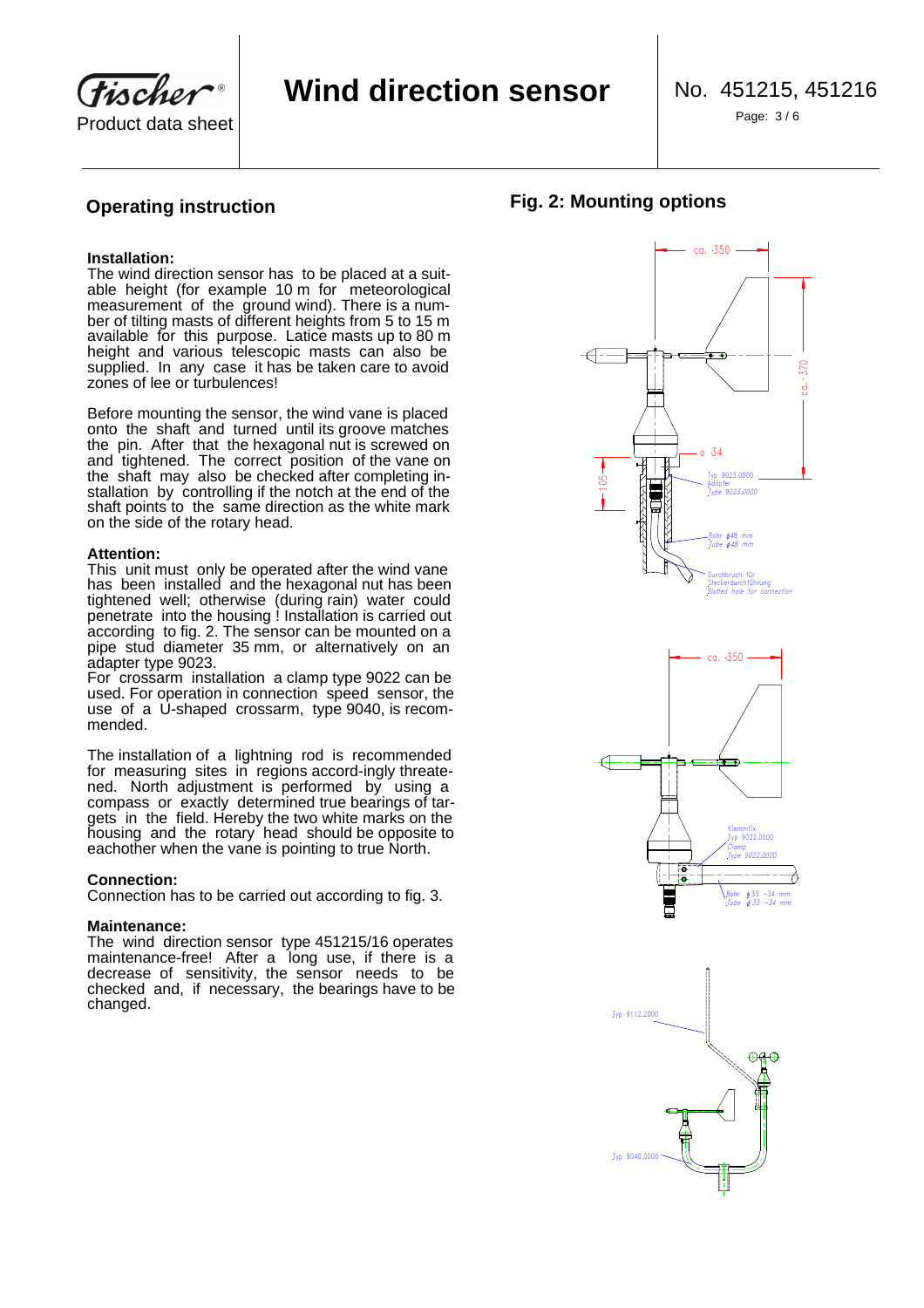

# **Fig. 3: Block diagram / Connection plan**

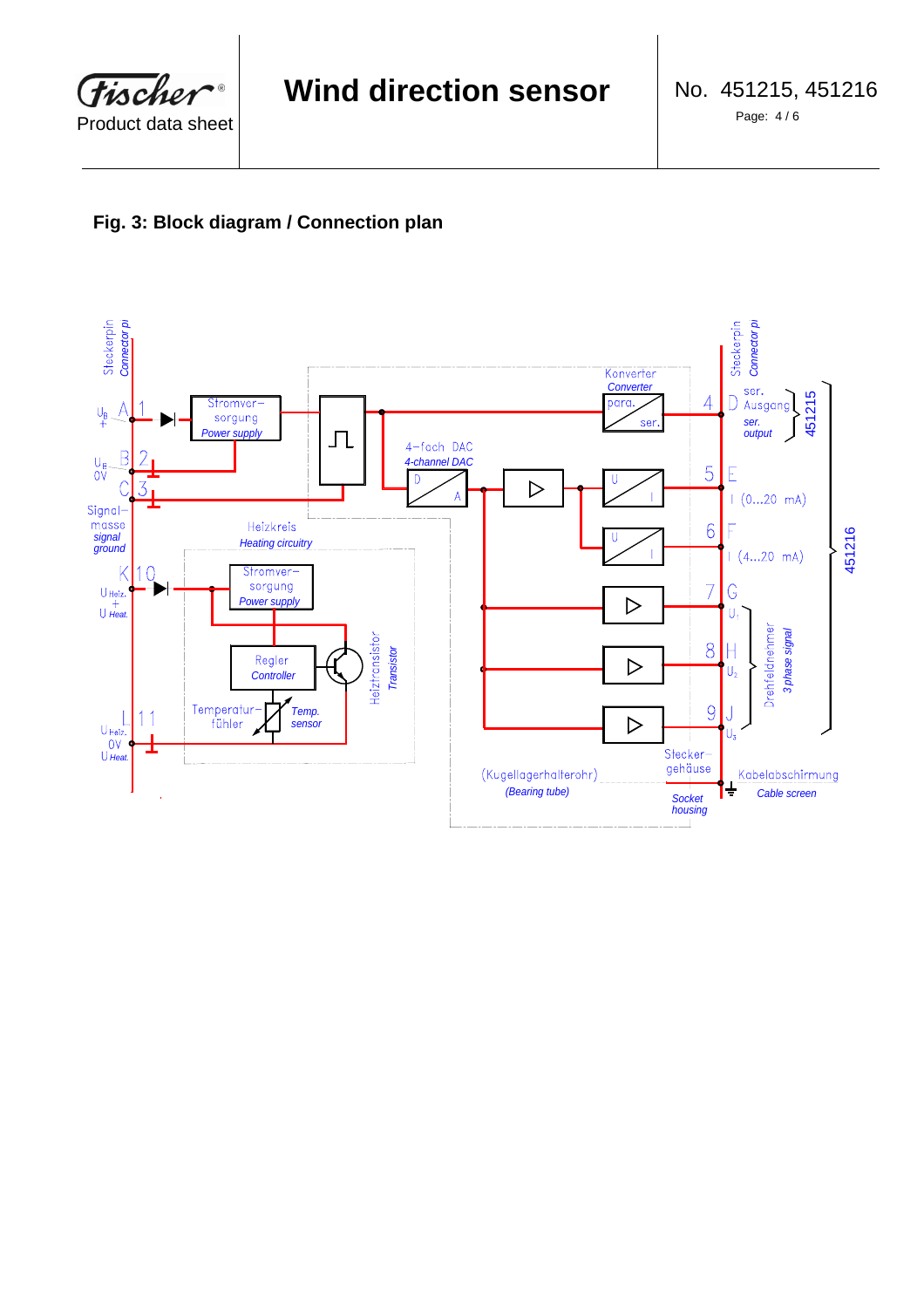**Fischer**  $\bullet$ Product data sheet

# **Wind direction sensor**

Page: 5 / 6

# **Graycodetabelle**

| Winkel | Graycode |
|--------|----------|
| 2,5    | 127      |
| 5,0    | 126      |
| 7,5    | 124      |
| 10,0   | 125      |
| 12,5   | 121      |
| 15,0   | 120      |
| 17,5   | 122      |
| 20,0   | 123      |
| 22,5   | 115      |
| 25,0   | 114      |
| 27,5   | 112      |
| 30,0   | 113      |
| 32,5   | 117      |
| 35,0   | 116      |
| 37,5   | 118      |
| 40,0   | 119      |
| 42,5   | 103      |
| 45,0   | 102      |
| 47,5   | 100      |
| 50,0   | 101      |
| 52,5   | 97       |
| 55,0   | 96       |
| 57,5   | 98       |
| 60,0   | 99       |
| 62,5   | 107      |
| 65,0   | 106      |
| 67,5   | 104      |
| 70,0   | 105      |
| 72,5   | 109      |
| 75,0   | 108      |
| 77,5   | 110      |
| 80,0   | 111      |
| 82,5   | 79       |
| 85,0   | 78       |
| 87,5   | 76       |
| 90,0   | 77       |
| 92,5   | 73       |
| 95,0   | 72       |
| 97,5   | 74       |
| 100,0  | 75       |
| 102,5  | 67       |
| 105,0  | 66       |
| 107,5  | 64       |
| 110,0  | 65       |
| 112,5  | 69       |
| 115,0  | 68       |
| 117,5  | 70       |
| 120,0  | 71       |

| Winkel | Graycode | Winkel | Graycode |
|--------|----------|--------|----------|
| 122,5  | 87       | 242,5  | 199      |
| 125,0  | 86       | 245,0  | 198      |
| 127,5  | 84       | 247,5  | 196      |
| 130,0  | 85       | 250,0  | 197      |
| 132,5  | 81       | 252,5  | 193      |
| 135,0  | 80       | 255,0  | 192      |
| 137,5  | 82       | 257,5  | 194      |
| 140,0  | 83       | 260,0  | 195      |
| 142,5  | 91       | 262,5  | 203      |
| 145,0  | 90       | 265,0  | 202      |
| 147,5  | 88       | 267,5  | 200      |
| 150,0  | 89       | 270,0  | 201      |
| 152,5  | 93       | 272,5  | 205      |
| 155,0  | 92       | 275,0  | 204      |
| 157,5  | 94       | 277,5  | 206      |
| 160,0  | 95       | 280,0  | 207      |
| 162,5  | 31       | 282,5  | 239      |
| 165,0  | 30       | 285,0  | 238      |
| 167,5  | 28       | 287,5  | 236      |
| 170,0  | 29       | 290,0  | 237      |
| 172,5  | 25       | 292,5  | 233      |
| 175,0  | 24       | 295,0  | 232      |
| 177,5  | 26       | 297,5  | 234      |
| 180,0  | 27       | 300,0  | 235      |
| 182,5  | 155      | 302,5  | 227      |
| 185,0  | 154      | 305,0  | 226      |
| 187,5  | 152      | 307,5  | 224      |
| 190,0  | 153      | 310,0  | 225      |
| 192,5  | 157      | 312,5  | 229      |
| 195,0  | 156      | 315,0  | 228      |
| 197,5  | 158      | 317,5  | 230      |
| 200,0  | 159      | 320,0  | 231      |
| 202,5  | 223      | 322,5  | 247      |
| 205,0  | 222      | 325,0  | 246      |
| 207,5  | 220      | 327,5  | 244      |
| 210,0  | 221      | 330,0  | 245      |
| 212,5  | 217      | 332,5  | 241      |
| 215,0  | 216      | 335,0  | 240      |
| 217,5  | 218      | 337,5  | 242      |
| 220,0  | 219      | 340,0  | 243      |
| 222,5  | 211      | 342,5  | 251      |
| 225,0  | 210      | 345,0  | 250      |
| 227,5  | 208      | 347,5  | 248      |
| 230,0  | 209      | 350,0  | 249      |
| 232,5  | 213      | 352,5  | 253      |
| 235,0  | 212      | 355,0  | 252      |
| 237,5  | 214      | 357,5  | 254      |
| 240,0  | 215      | 360,0  | 255      |
|        |          |        |          |